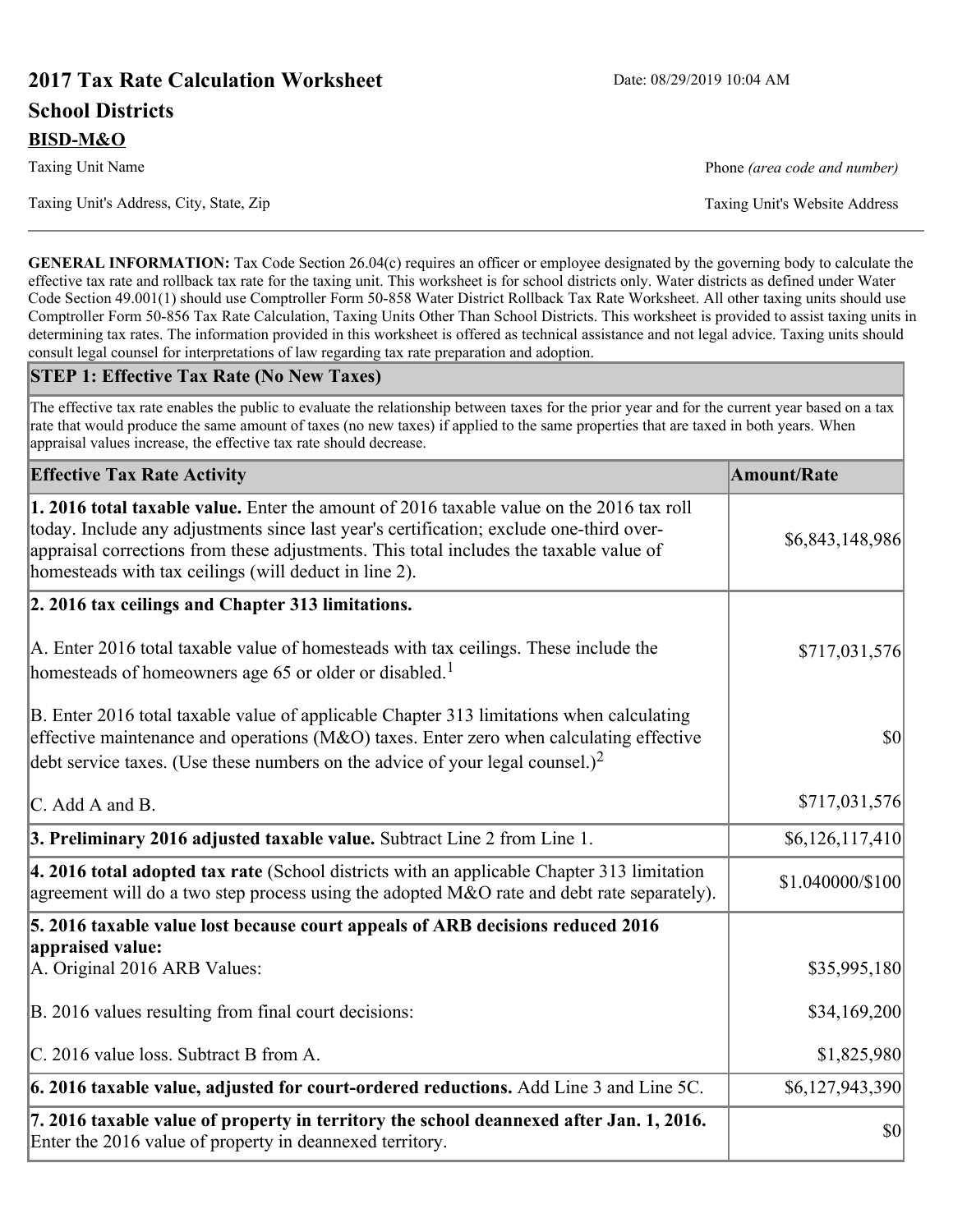| 8. 2016 taxable value lost because property first qualified for an exemption in 2017.<br>Note that lowering the amount or percentage of an existing exemption does not create a new<br>exemption or reduce taxable value. If the school district increased an original exemption, use<br>the difference between the original exempted amount and the increased exempted amount.<br>Do not include value lost due to freeport or goods-in-transit exemptions. |                 |
|--------------------------------------------------------------------------------------------------------------------------------------------------------------------------------------------------------------------------------------------------------------------------------------------------------------------------------------------------------------------------------------------------------------------------------------------------------------|-----------------|
| A. Absolute exemptions. Use 2016 market value:                                                                                                                                                                                                                                                                                                                                                                                                               | \$6,331,634     |
| B. Partial exemptions. 2017 exemption amount or 2017 percentage exemption times 2016<br>value:                                                                                                                                                                                                                                                                                                                                                               | \$12,095,173    |
| C. Value loss: Add A and B.                                                                                                                                                                                                                                                                                                                                                                                                                                  | \$18,426,807    |
| 9. 2016 taxable value lost because property first qualified for agricultural appraisal (1-<br>d or 1-d-1), timber appraisal, recreational/scenic appraisal or public access airport<br>special appraisal in 2017. Use only properties that qualified in 2017 for the first time; do<br>not use properties that qualified in 2016.                                                                                                                            |                 |
| A. 2016 market value:                                                                                                                                                                                                                                                                                                                                                                                                                                        | \$1,001,528     |
| B. 2017 productivity or special appraised value:                                                                                                                                                                                                                                                                                                                                                                                                             | \$38,980        |
| C. Value loss. Subtract B from A.                                                                                                                                                                                                                                                                                                                                                                                                                            | \$962,548       |
| 10. Total adjustments for lost value. Add Lines 7, 8C and 9C.                                                                                                                                                                                                                                                                                                                                                                                                | \$19,389,355    |
| 11. 2016 adjusted taxable value. Subtract Line 10 from Line 6.                                                                                                                                                                                                                                                                                                                                                                                               | \$6,108,554,035 |
| <b>12. Adjusted 2016 taxes.</b> Multiply Line 4 by Line 11 and divide by \$100.                                                                                                                                                                                                                                                                                                                                                                              | \$63,528,961    |
| [13. Taxes refunded for years preceding tax year 2016. Enter the amount of taxes refunded]<br>by the district for tax years preceding tax year 2016. Types of refunds include court<br>decisions, corrections and payment errors. Do not include refunds for tax year 2016. This<br>line applies only to tax years preceding tax year 2016.                                                                                                                  | \$34,306        |
| 14. Adjusted 2016 taxes with refunds. Add Lines 12 and 13.                                                                                                                                                                                                                                                                                                                                                                                                   | \$63,563,267    |
| 15. Total 2017 taxable value on the 2017 certified appraisal roll today. This value<br>includes only certified values and includes the total taxable value of homesteads with tax<br>ceilings (will deduct in Line 17). These homesteads include homeowners age 65 or older or<br>disabled.                                                                                                                                                                  |                 |
| A. Certified values only: <sup>3</sup>                                                                                                                                                                                                                                                                                                                                                                                                                       | \$7,632,569,084 |
| <b>B. Pollution control and energy storage exemption:</b> Deduct the value of property<br>exempted for the current tax year for the first time as pollution control or energy storage<br>system property:                                                                                                                                                                                                                                                    | $\delta$ -0     |
| <b>C. Total value.</b> Subtract B from A.                                                                                                                                                                                                                                                                                                                                                                                                                    | \$7,632,569,084 |
| 16. Total value of properties under protest or not included on certified appraisal roll.                                                                                                                                                                                                                                                                                                                                                                     |                 |
| A. 2017 taxable value of properties under protest. The chief appraiser certifies a list of                                                                                                                                                                                                                                                                                                                                                                   |                 |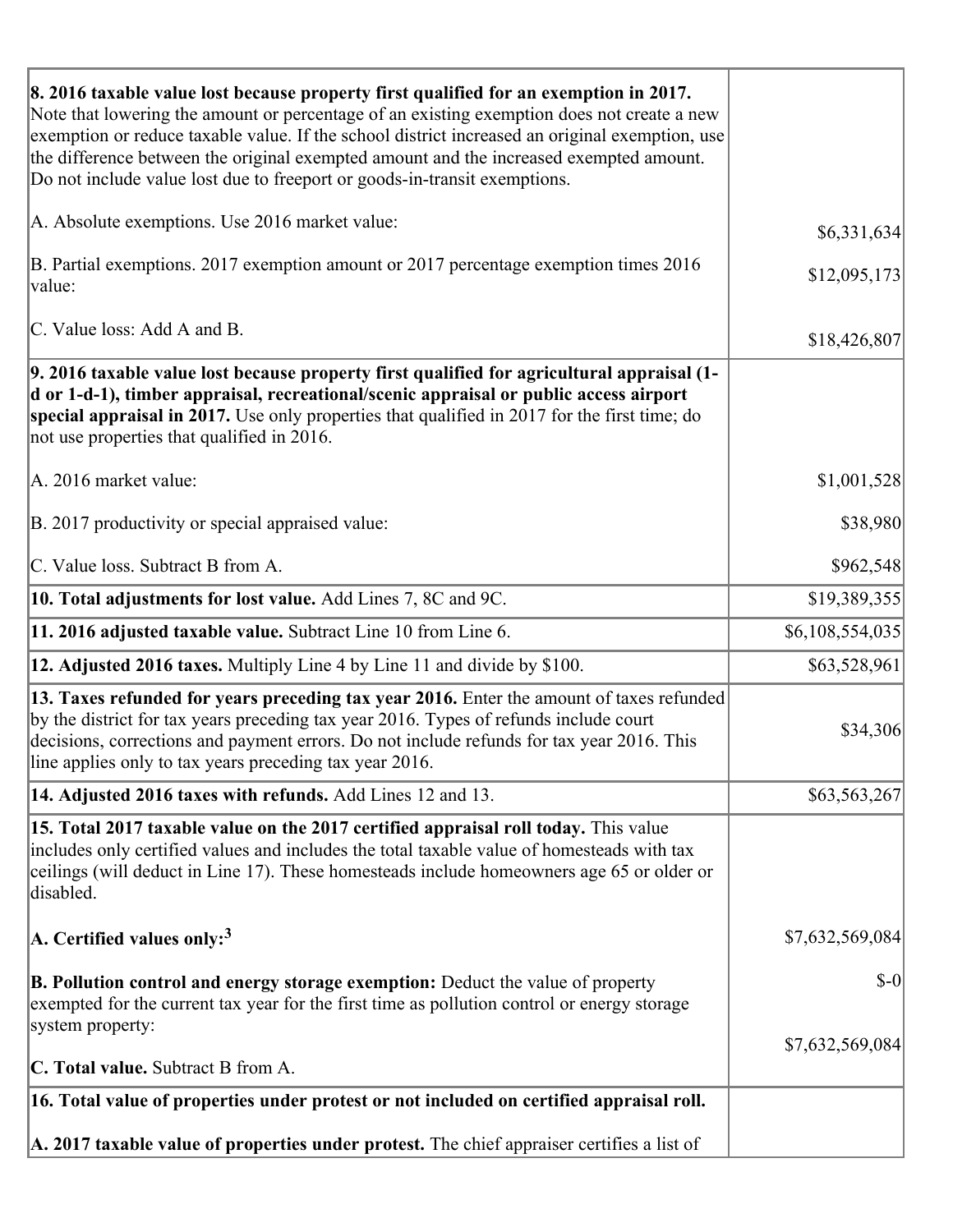| properties still under ARB protest. The list shows the appraisal district's value and the<br>taxpayer's claimed value, if any, or an estimate of the value if the taxpayer wins. For each of<br>the properties under protest, use the lowest of these values. Enter the total value.                                                                                                                                                                                                                                                                                                                                                                                                                      | \$3,561,236      |
|-----------------------------------------------------------------------------------------------------------------------------------------------------------------------------------------------------------------------------------------------------------------------------------------------------------------------------------------------------------------------------------------------------------------------------------------------------------------------------------------------------------------------------------------------------------------------------------------------------------------------------------------------------------------------------------------------------------|------------------|
| B. 2017 value of properties not under protest or included on certified appraisal roll.<br>The chief appraiser gives school districts a list of those taxable properties that the chief<br>appraiser knows about, but are not included in the appraisal roll certification. These<br>properties are not on the list of properties that are still under protest. On this list of<br>properties, the chief appraiser includes the market value, appraised value and exemptions for<br>the preceding year and a reasonable estimate of the market value, appraised value and<br>exemptions for the current year. Use the lower market, appraised or taxable value (as<br>appropriate). Enter the total value. | <b>\$0</b>       |
| C. Total value under protest or not certified: Add A and B.                                                                                                                                                                                                                                                                                                                                                                                                                                                                                                                                                                                                                                               | \$3,561,236      |
| 17. 2017 tax ceilings and Chapter 313 limitations.<br>A. Enter 2017 total taxable value of homesteads with tax ceilings. These include the<br>homesteads of homeowners age 65 or older or disabled. <sup>4</sup>                                                                                                                                                                                                                                                                                                                                                                                                                                                                                          | \$790,305,243    |
| B. Enter 2017 total taxable value of applicable Chapter 313 limitations when<br>calculating effective M&O taxes. Enter zero when calculating effective debt service taxes.<br>(Use these numbers on the advice of your legal counsel.) <sup>5</sup>                                                                                                                                                                                                                                                                                                                                                                                                                                                       | $ 10\rangle$     |
| C. Add A and B.                                                                                                                                                                                                                                                                                                                                                                                                                                                                                                                                                                                                                                                                                           | \$790,305,243    |
| 18. 2017 total taxable value. Add Lines 15C and 16C. Subtract Line 17C.                                                                                                                                                                                                                                                                                                                                                                                                                                                                                                                                                                                                                                   | \$6,845,825,077  |
| 19. Total 2017 taxable value of properties in territory annexed after Jan. 1, 2016.<br>Include both real and personal property. Enter the 2017 value of property in territory<br>annexed by the school district.                                                                                                                                                                                                                                                                                                                                                                                                                                                                                          | \$0              |
| 20. Total 2017 taxable value of new improvements and new personal property located<br>in new improvements. New means the item was not on the appraisal roll in 2016. New<br>additions to existing improvements may be included if the appraised value can be<br>determined. New personal property in a new improvement must have been brought into the<br>school district after Jan. 1, 2016, and be located in a new improvement.                                                                                                                                                                                                                                                                        | \$247,257,693    |
| 21. Total adjustments to the 2017 taxable value. Add Lines 19 and 20.                                                                                                                                                                                                                                                                                                                                                                                                                                                                                                                                                                                                                                     | \$247,257,693    |
| $ 22.2017$ adjusted taxable value. Subtract Line 21 from Line 18.                                                                                                                                                                                                                                                                                                                                                                                                                                                                                                                                                                                                                                         | \$6,598,567,384  |
| <b>23. 2017 effective tax rate.</b> Divide Line 14 by Line 22 and multiply by \$100.                                                                                                                                                                                                                                                                                                                                                                                                                                                                                                                                                                                                                      | \$0.963288/\$100 |
| 24. 2017 effective tax rate for ISDs with Chapter 313 Limitations. Add together the<br>effective tax rates for M&O and debt service for those school districts that participate in an<br>applicable Chapter 313 limitations agreement.                                                                                                                                                                                                                                                                                                                                                                                                                                                                    | \$0/\$100        |

<sup>1</sup>Tex. Tax Code Section  $26.012(14)$ 

<sup>2</sup>Tex. Tax Code Section 26.012(6)

 $3$ Tex. Tax Code Section 26.012(6)

 ${}^{4}$ Tex. Tax Code Section 26.012(6)(A)(i)

 ${}^{5}$ Tex. Tax Code Section 26.012(6)(A)(ii)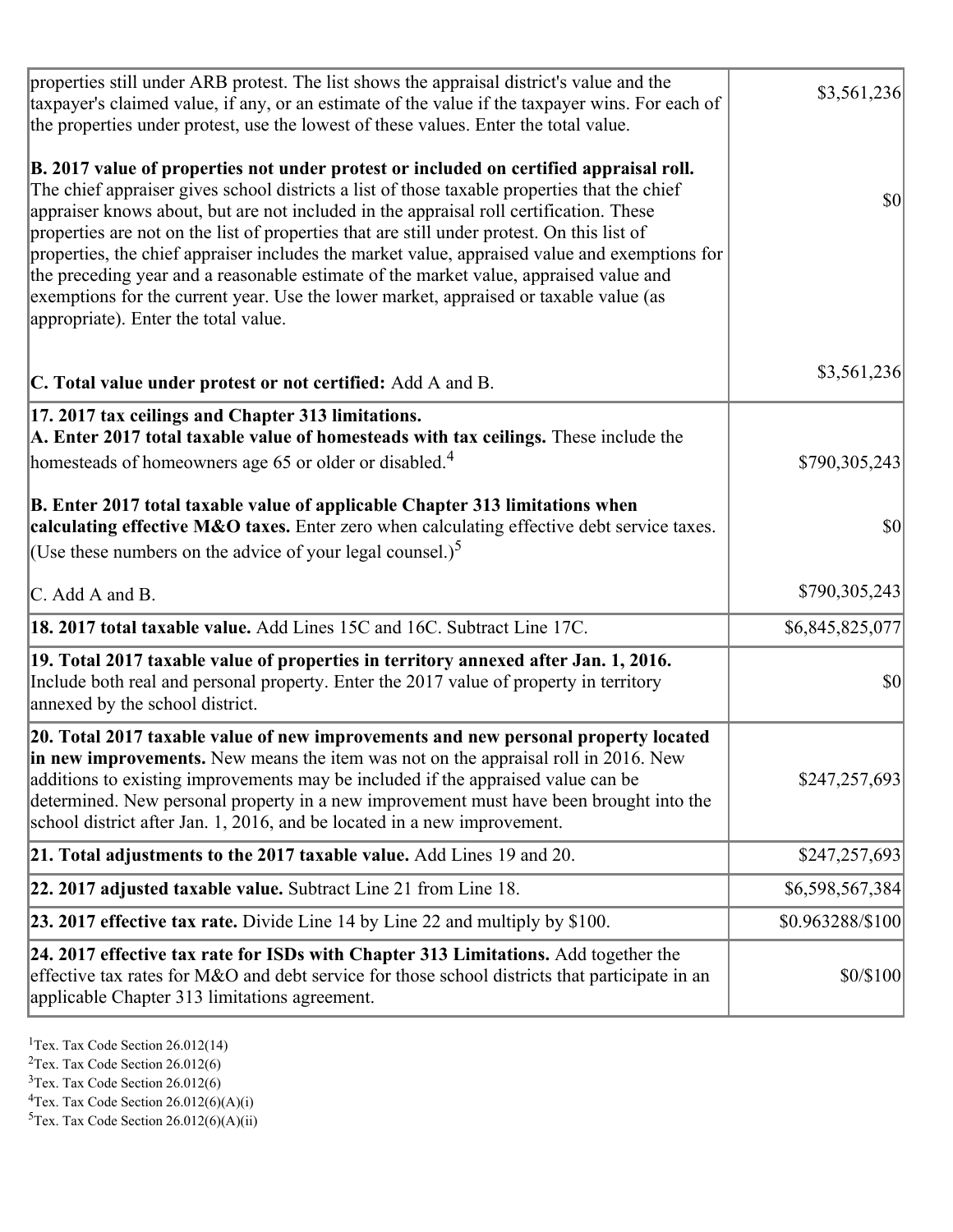## **STEP 2: Rollback Tax Rate**

Most school districts calculate a rollback tax rate that is split into two separate rates:

- 1. **Maintenance and Operations (M&O):** School districts must use the lesser amount of the following methods to calculate the M&O rate:
	- Four cents (\$0.04) PLUS current year's compression rate multiplied by \$1.50 (usually \$1) PLUS any additional cents approved by voters at a 2006 or subsequent rollback election; OR
	- Current year $i/\frac{1}{2}$ s compression rate multiplied by six cents (usually four cents) PLUS effective M&O rate which includes school formula funding calculations.<sup>6</sup>
- 2. **Debt:** The debt tax rate includes the debt service necessary to pay the school district's debt payments in the coming year. This rate accounts for principal and interest on bonds and other debt secured by property tax revenue.

In most cases the rollback tax rate exceeds the effective tax rate, but occasionally decreases in a school district's debt service will cause the effective tax rate to be higher than the rollback tax rate.

| <b>Rollback Tax Rate Activity</b>                                                                                                                                                                                                                                                                                                                                       | <b>Amount/Rate</b> |
|-------------------------------------------------------------------------------------------------------------------------------------------------------------------------------------------------------------------------------------------------------------------------------------------------------------------------------------------------------------------------|--------------------|
| 25. Maintenance and operations (M&O) tax rate. Enter \$1.50 OR the 2005 adopted<br>M&O rate if voters approved a rate higher than \$1.50.                                                                                                                                                                                                                               | \$1.500000/\$100   |
| $26.$ Multiply line 25 times $0.6667$                                                                                                                                                                                                                                                                                                                                   | \$1.0000/\$100     |
| 27. 2017 rollback M&O rate. Use the lesser of the M&O rate as calculated in Tax Code<br>Section 26.08(n)(2)(A) and (B).                                                                                                                                                                                                                                                 | \$1.040000/\$100   |
| 28. Total 2017 debt to be paid with property tax revenue.<br>Debt means the interest and principal that will be paid on debts that:<br>$(1)$ Are paid by property taxes,<br>$(2)$ Are secured by property taxes,<br>$(3)$ Are scheduled for payment over a period longer than one year, and<br>$(4)$ Are not classified in the school district's budget as M&O expenses |                    |
| A. Debt includes contractual payments to other school districts that have incurred debt on<br>behalf of this school district, if those debts meet the four conditions above. Include only<br>amounts that will be paid from property tax revenue. Do not include appraisal district budget<br>payments. Enter debt amount:                                              | \$20,354,031       |
| B. Subtract unencumbered fund amount used to reduce total debt.                                                                                                                                                                                                                                                                                                         | \$0                |
| C. Subtract state aid received for paying principal and interest on debt for facilities through<br>the existing debt allotment program and/or instructional facilities allotment program.                                                                                                                                                                               | \$224,000          |
| D. Adjust debt: Subtract B and C from A.                                                                                                                                                                                                                                                                                                                                | \$20,130,031       |
| 29. Certified 2016 excess debt collections. Enter the amount certified by the collector.                                                                                                                                                                                                                                                                                | \$0                |
| <b>30. Adjusted 2017 debt.</b> Subtract line 29 from line 28D.                                                                                                                                                                                                                                                                                                          | \$20,130,031       |
| 31. Certified 2017 anticipated collection rate. Enter the rate certified by the collector. If<br>the rate is 100 percent or greater, enter 100 percent.                                                                                                                                                                                                                 | 100.00%            |
| 32. 2017 debt adjusted for collections. Divide line 30 by line 31.                                                                                                                                                                                                                                                                                                      | \$20,130,031       |
| 33. 2017 total taxable value. Enter amount on line 18.                                                                                                                                                                                                                                                                                                                  | \$6,845,825,077    |
| 34. 2017 debt tax rate. Divide line 32 by line 33 and multiply by \$100.                                                                                                                                                                                                                                                                                                | \$0.294048/\$100   |
| 35. 2017 rollback tax rate. Adds lines 27 and 34.                                                                                                                                                                                                                                                                                                                       | \$1.334048/\$100   |